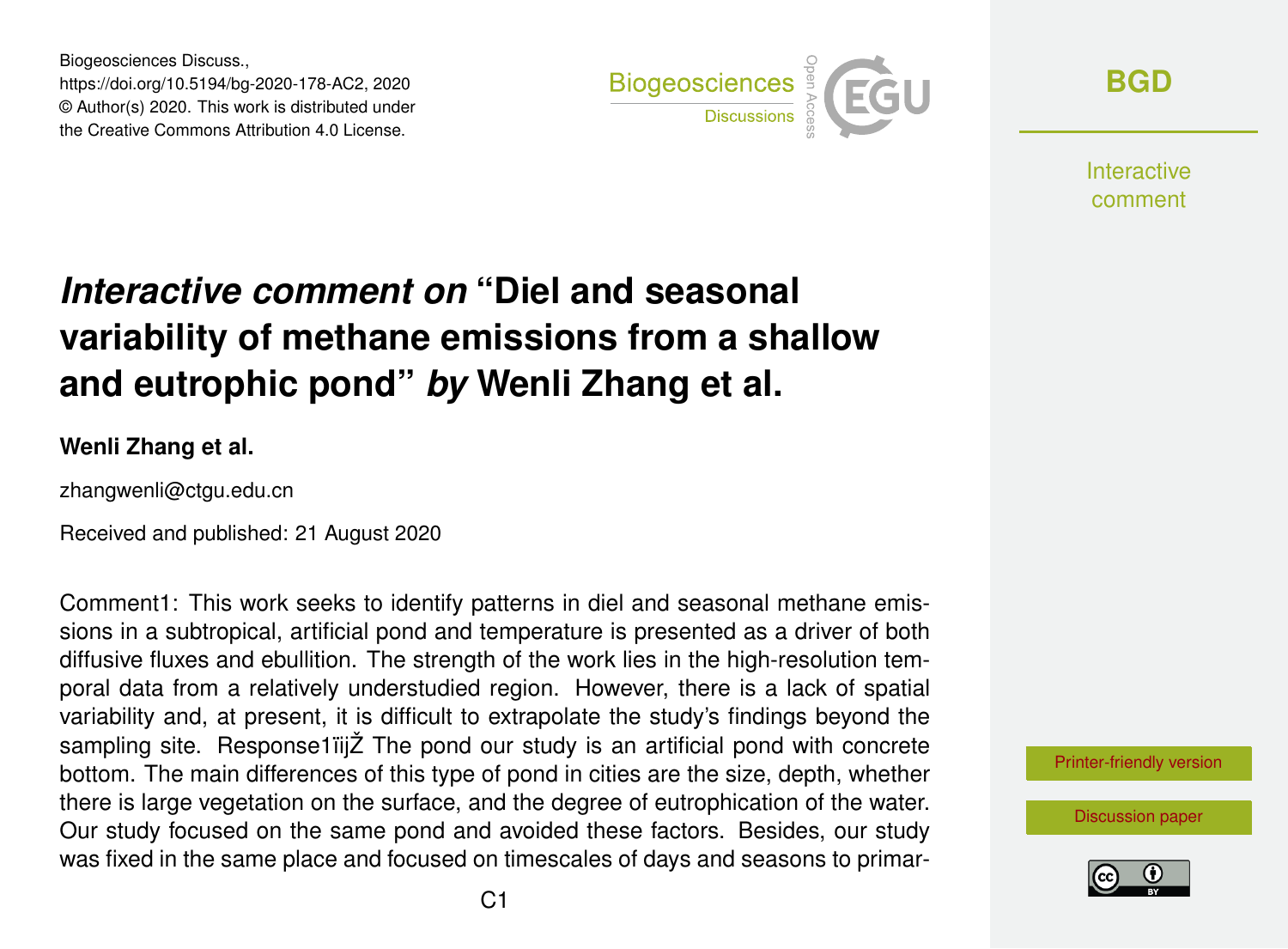ily study temporal variability, which is distinguishing from other studies. Of course, in future studies, we will consider studying and discussing the law of methane emission from different ponds in space.

Comment2: Introduction: The justification for the study relies heavily on the lack of studies on ponds outside the boreal region, whilst there may be fewer studies outside the boreal, the authors do not include a number of relevant of studies. There has been an increasing number of studies on artificial ponds, e.g. additional Swedish ponds, China, Germany, Canada and Australia, that would provide better context for the study as many of these ponds are located in temperate and sub-tropical regions. Please include these or specifically address why they should not be considered. The introduction as well as the study justification will have to be revised to accommodate these additional studies. Response2ïijŽ We agree with the reviewer suggested. Fewer studies outside the boreal zone should not be taken as a reason for our research. Instead, in the background of the revised manuscript, we should not only add the introduction of the research status of artificial pond, but also highlight the prevalence of this type of artificial pond in China.

Comment3: A rather dated reference to the IPCC is used, the more recent 2019 IPCC methodology refinement provides an updated summary of the current state of knowledge and critical gaps (of which small water bodies is one). Response3ïijŽ Thanks. We will update it in the revised draft.

Comment4: The authors appear to use a single chamber at the same sampling site, there needs to be further justification as to how representative emissions from this sampling site are of the pond itself. The site is shallower than the average depth of the pond and located close to the edge, if located downwind of the prevailing wind direction would wind driven resuspension of sediment porewaters be more likely to occur in this zone. Response4ïijŽ First of all, we apologize for the incorrect description in section 2.1. This should have been referred from another article when we were preparing the paper, but we forgot to modify some specific data. We will rewrite this section in the

#### **[BGD](https://bg.copernicus.org/preprints/)**

Interactive comment

[Printer-friendly version](https://bg.copernicus.org/preprints/bg-2020-178/bg-2020-178-AC2-print.pdf)

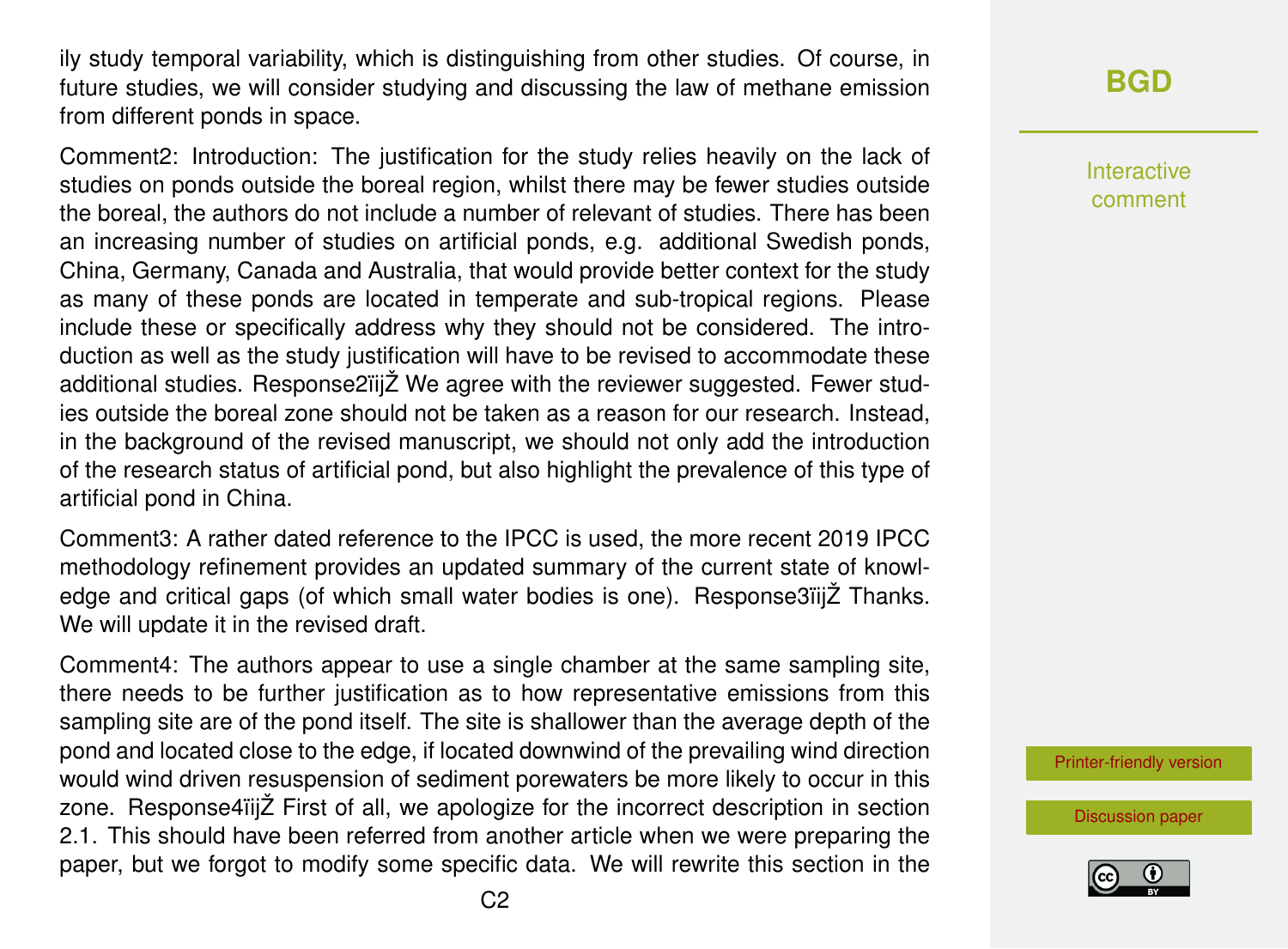revised draft. In fact, the pond our study is an artificial pond with concrete bottom. This type of pond is relatively flat at the bottom and has no large vegetation on the water surface. The whole water surface is relatively homogeneous. There is little difference in depth across the water. But there are seasonal variations in the water level, with a difference of about 15 cm. Besides, we monitored the wind speed. However, wind speed was too low to be measured during most campaigns (maximum wind speed was < 1.5 m s-1) and disregarded from further analysis.

Comment5: How representative is the pond to other urban ponds in the region, urban ponds are extremely diverse and concrete lined systems are not particularly common in other regions of the world. Response5ïijŽ These concrete ponds at the bottom are very common in Chinese towns, especially in southern China, where there are two or three ponds per community.

Comment6: Please include more details about the site as well as aerial image or photograph of the pond. Response6ïijŽ Good suggestions. We will provide photos of the pond in the supplements of revised draft.

Comment7: Did the authors monitor water level during or between monitoring events, this coupled with air pressure changes can be an important driver of ebullition. Response7ïijŽ The water level barely fluctuates during the day and does not change much within the season. But the water level varies from season to season, with a difference of about 15cm. Therefore, we did not observe the water level continuously, only the quarterly average.

Comment8: At present the focus in the results is almost exclusively on temperature as a driver of ebullition. Another consideration is the consolidation state of benthic sediments, this is of particularly relevance to silt and clay dominated beds. These fine sediments generally experience less consolidation and have less developed sediment gas pockets, do the authors have any additional information about the consolidation state such as bulk density or particle size. This information could support the relatively

## **[BGD](https://bg.copernicus.org/preprints/)**

Interactive comment

[Printer-friendly version](https://bg.copernicus.org/preprints/bg-2020-178/bg-2020-178-AC2-print.pdf)

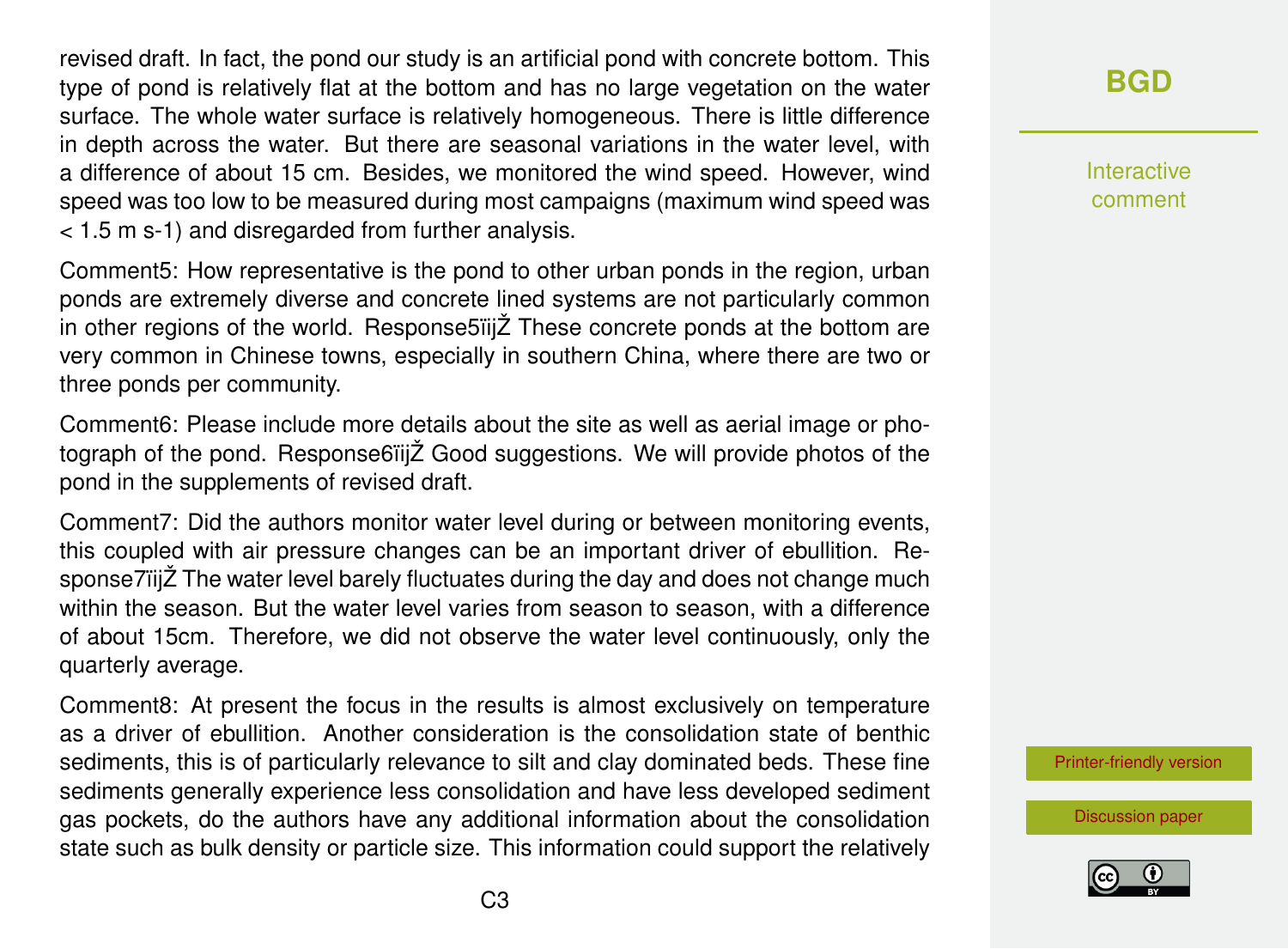low ebullition rates observed in this study. Response8ïijŽ Good suggestions. However, we didn't have any information about the consolidation state such as bulk density or particle size of sediments, which should be very useful in explaining the CH4 dynamics of the seasons.

Comment9: Results: The relationship between air and water temperature is usually strong in shallow systems although daily range in water temperature range is lower compared with air temperature. Major disruptions to water temperature can occur particularly during inflow events, were any major rainfall events captured during the monitoring period. There is a very strong focus on temperature as a driver of emission rates, this is relatively well known and it is difficult to understand the novelty of this finding. Given the rich temporal dataset it would be interesting to explore whether variables such as wind fetch, water level or atmospheric pressure could improve the temperature relationship, was this attempted by the authors. Response9ïijŽ The reviewer's Suggestions are very good. However, we did not consider rainfall and only chose sunny weather for in situ field monitoring every time. Besides, we monitored the wind speed. However, wind speed was too low to be measured during most campaigns (maximum wind speed was  $< 1.5$  m s-1) and disregarded from further analysis. We analyzed atmospheric pressure, but we didn't find anything new.

Comment10: Discussion: I would urge the authors to include the findings of studies on artificial ponds from other temperate and sub-tropical regions in their discussion. There are a number of relevant findings in these studies including drivers of methane emissions, the dominance of ebullition, contrast in emissions between different urban pond types, seasonality in pond emissions and so on. This will allow readers a far clearer understanding as to the importance of this study's findings. Response10ïijŽ Good suggestions. We will add some methane studies from artificial ponds to the discussion to compare with our results in the revised manuscript.

Please also note the supplement to this comment:

## **[BGD](https://bg.copernicus.org/preprints/)**

Interactive comment

[Printer-friendly version](https://bg.copernicus.org/preprints/bg-2020-178/bg-2020-178-AC2-print.pdf)